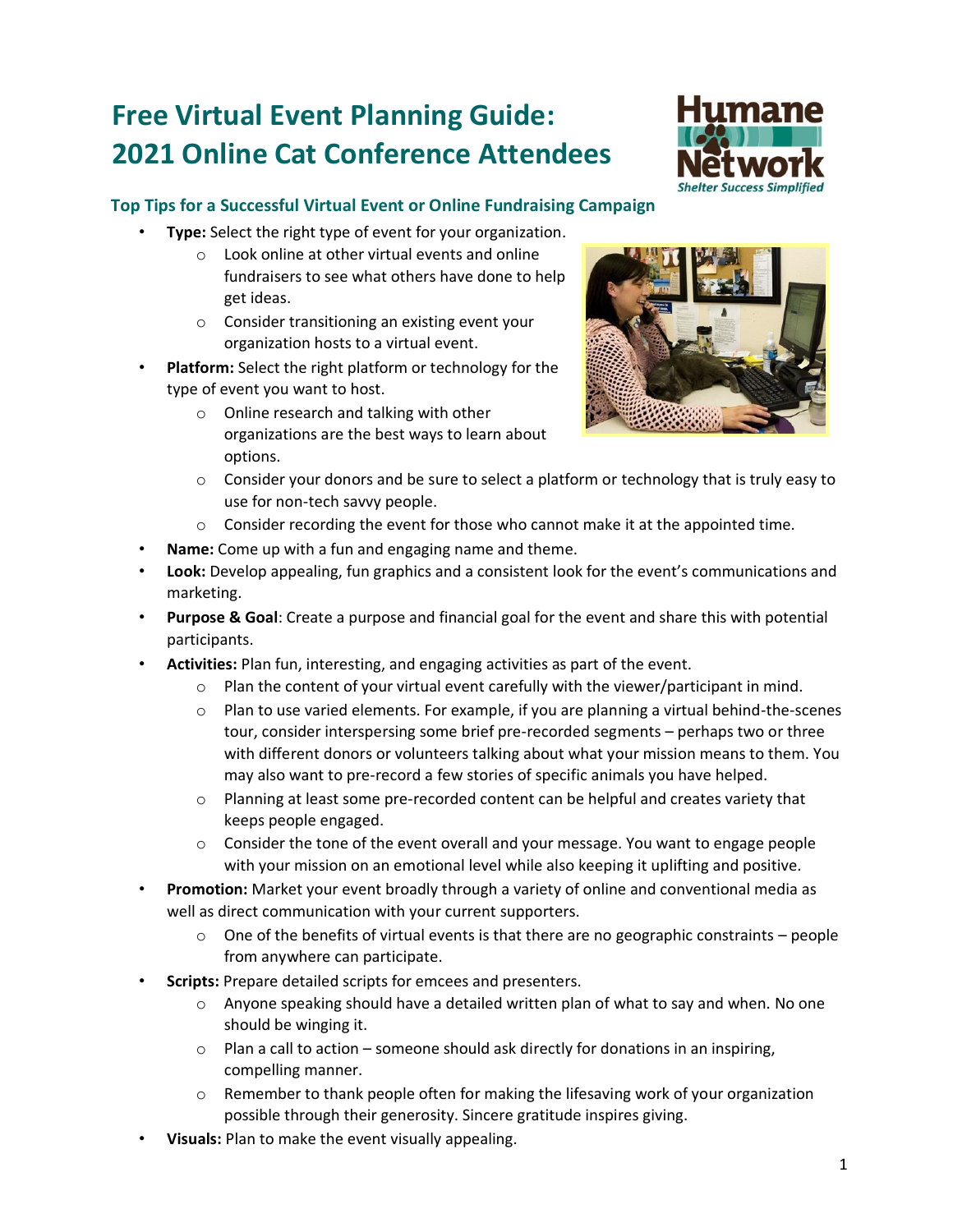- o Use a consistent color theme.
- o Consider the background behind anyone who is speaking.
- $\circ$  Consider all the details and backgrounds in photos you will use and any pre-recorded video to be sure it shows what you would want people to see (no stray coffee cups, no disorganized storage, no dirty walls or surfaces, no poop in kennels or litter boxes).
- o Attention to detail creates a good impression.
- **Engagement:** Provide a way for people to comment and engage with each other or to ask questions, as appropriate to your event. This may include real-time polls, comments or chat function or posting questions.
- **Swag:** Consider sending out event swag items before the event to people who register in advance.
- **Sponsors:** Think carefully about how you can promote and thank sponsors while still keeping your participants engaged. Whatever you do be sure it is not too long and boring.
- **Rehearsal:** Plan a test run (or two) before your event to check that technology is working for you as you hope it will.
- **Communications:** Plan communication with those you want to invite that will encourage even those who are not very technically savvy to participate.
	- $\circ$  Many animal welfare organizations have at least some donors who are not tech savvy. Show donors that you care about them and give them the opportunity to participate by including an offer of tech help in the invitation.
	- $\circ$  Identify a small group of volunteers who are willing to schedule calls a day or two before your event to help tech-challenged people step through a trial run of signing into the event.
	- $\circ$  Additionally, offering real time tech help before and during the event can help donors feel valued and keep vital donors from being disappointed.

### **Event Ideas**

The ideas for virtual events or online fundraising are as broad as your imagination. Here are some possibilities:

- Virtual kitten shower
- Walk or run (with peer-to-peer fundraising)
- Gala or happy hour
- Fashion or talent show
- Art or photography show or contest
- Talks, presentations, webinars
- Rubber duck races
- Games or game tournaments
- How-to classes
- Behind-the-scenes tour or open house
- Interviews or performances
- Birthday party or anniversary celebration
- Watch party for a film/documentary
- Wish list drive
- Adoption event
- Online auctions
- Crowdfunding



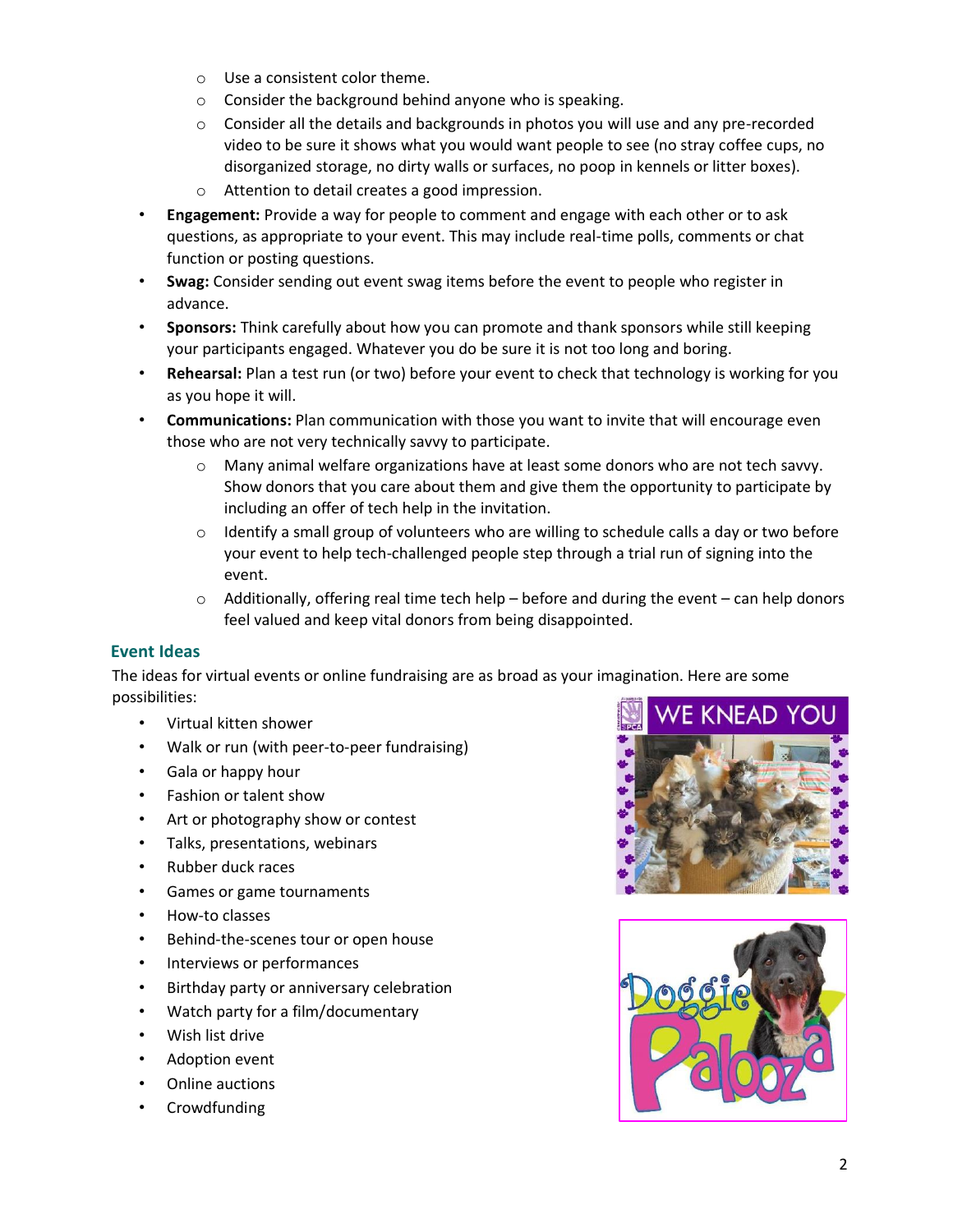# **Step-by-Step Planning Guide**

#### **Three or More Months Before Event Date**

- **Event Type, Name & Theme**: Decide upon the type of event and select a name and inspiring purpose or theme for your event. If you are converting an event from live to virtual, consider using the same name, event type, purpose, and theme.
- **Goals**: Set specific, measurable goals for the event
- **Event Committee**: Select members for your event committee. Be sure include a couple of tech savvy people to help with your event and people with other relevant experience, such as marketing. Appoint a chair who has led groups or managed a major project before.
- **Date**: Set a date for the event.
- **Budget**: Create a budget for the event.
- **Technical Platforms**: Research online platforms and select one. The type of event will guide you in your search. Familiar platforms, such as Zoom or WebEx for a virtual gala, EBay Charity for an auction or Go Fund Me Charity for crowd funding may help first time virtual participants feel comfortable and at home, however there are many platforms to consider. If you are planning a virtual walk or similar event you will need an online peer-to-peer fundraising platform.
- **Committee Meetings**: Schedule routine committee meetings and develop special sub committees as needed to work on various parts of the event.
- **Event Plan**: Develop a master plan and draft schedule for the event.
- **Staffing**: Determine what staffing levels and volunteers are needed.
- **Marketing**: Create a marketing plan and schedule. Be sure that the plan includes reaching out to your current supporters as well as new people.
- **Logo & Color Scheme**: Develop a logo or image and specific colors for the event to help make it attractive and special. Be sure that your event looks and sounds like fun!
- **Sponsors**: Seek local business sponsors that can help underwrite the costs of your virtual event. Define sponsorship levels and benefits and create a package to share with potential sponsors.
- **Speaker(s) and Entertainers**: Depending upon your event type, lining up speakers or entertainers can be a substantial draw. The great thing about a virtual event is that you can seek out people anywhere – speakers can do the job from their home via computer. Be clear about the length of their presentation and desired topics. Get their bio and photo (headshot) for marketing purposes.

#### **Two Months Out**

- **Event Plan**: Continue to refine and firm up all aspects of your event plan.
- **Staffing**: Invite and schedule staff and volunteers per plan.
- **Technical Platform**: Set up online registration and/or donation platform. Make any needed arrangements for live-streaming or special software/hardware. If a location is needed, be sure to arrange this now and plan for any backgrounds needed for video.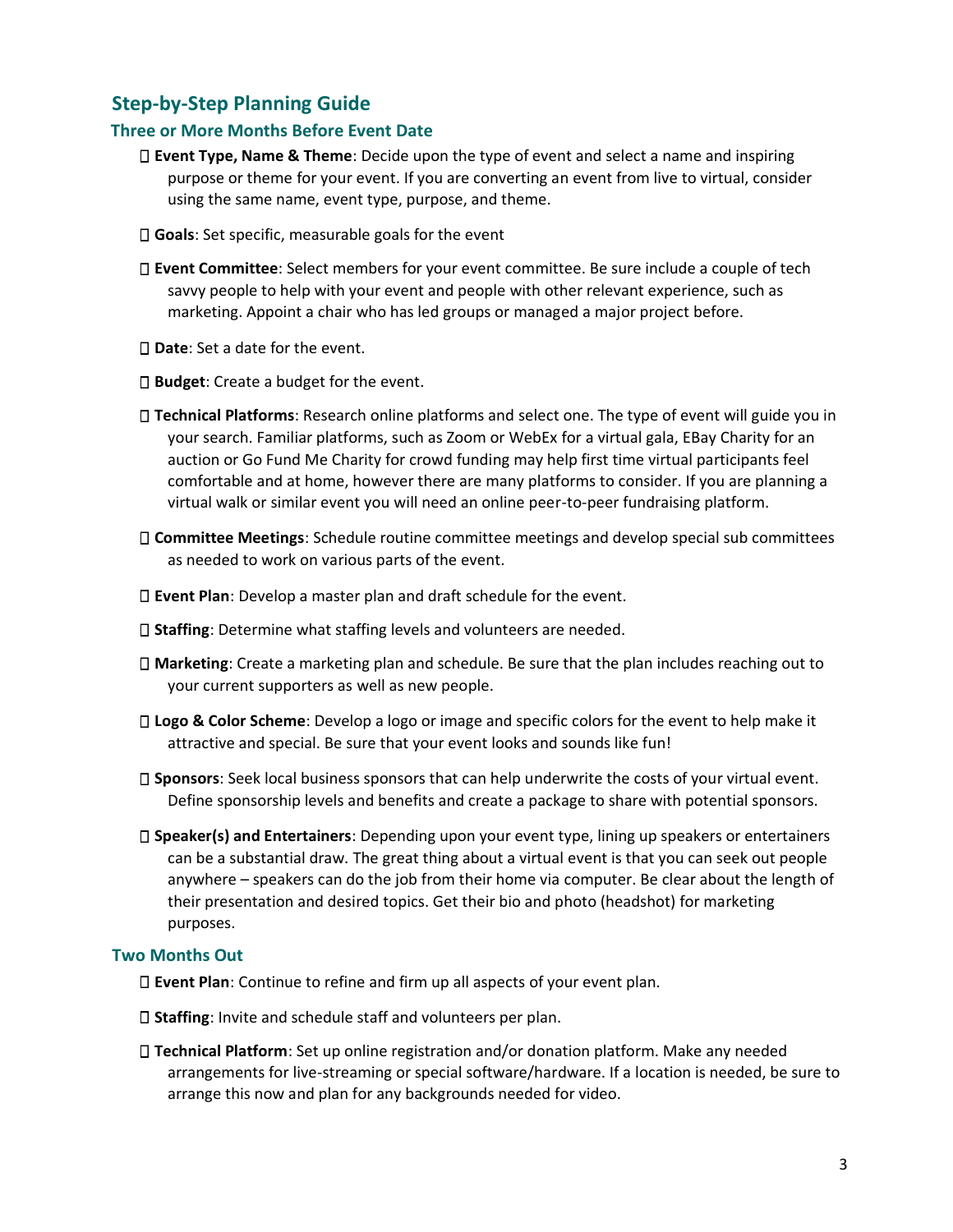- **Permits**: Check out the need for any permits, licenses, etc. (In some places, raffles and games of chance, even auctions, require a permit.)
- **Website Presence:** Create an event page on your website.
- **Invitations**: Send invitations. E-invites can work well for a virtual event, but depending upon your donor base, you may want to consider a postcard mailing.
- **Social Media**: Use social media (Facebook, twitter, etc.) to promote the event.
- **Video**: Consider creating a short promotional video to share.
- **Conventional Media and Community Calendars**: Be sure to get word of your event out as you would for a live event. This includes sending news release to all local media and reaching out directly to contacts.
- **Participant Information**: If your event relies on peer-to-peer fundraising, develop a toolkit for registrants with sample messages to share with their friends and tips on how to be successful. Other event types may also benefit from providing clear how-to information for those who are new to online/virtual events.
- **Swag**: Consider mailing swag to registrants especially if they are to wear a tshirt for the event or use props.

## **One Month Out**

- **Promotion**: Continue to promote the event through multiple channels to encourage participation (e-blasts, social media, conventional media, staff/board member outreach to contacts, etc.)
- **Contingency Plan**: Create back up plans for any potential problems, including technical difficulties.

## **Two Weeks Out**

- **News Release**: Send news release and public service announcement to all local media and reach out directly to media contacts.
- **Swag**: Send any swag to participants.
- **Event Plan**: Finalize event plan and scripts (emcee, speaker introductions, the ask for donations, thank-you' s, closing, etc.)

### **One Week Out**

- **Final Event Committee Meeting**: Meet virtually and confirm all details against the master plan. Review contingency plans.
- **Volunteer/Staff Training**: Review event duties and timelines and provide any needed training.
- **Testing**: Do a test run with key people for any technical platforms you have chosen. Test livestreaming technology and any other technical elements that could cause issues.

### **One Day Before Event**

**Reminders**: Send an email or test reminder to participants, including login instructions to access your virtual or livestreamed event and be sure to include a schedule/program for the event.